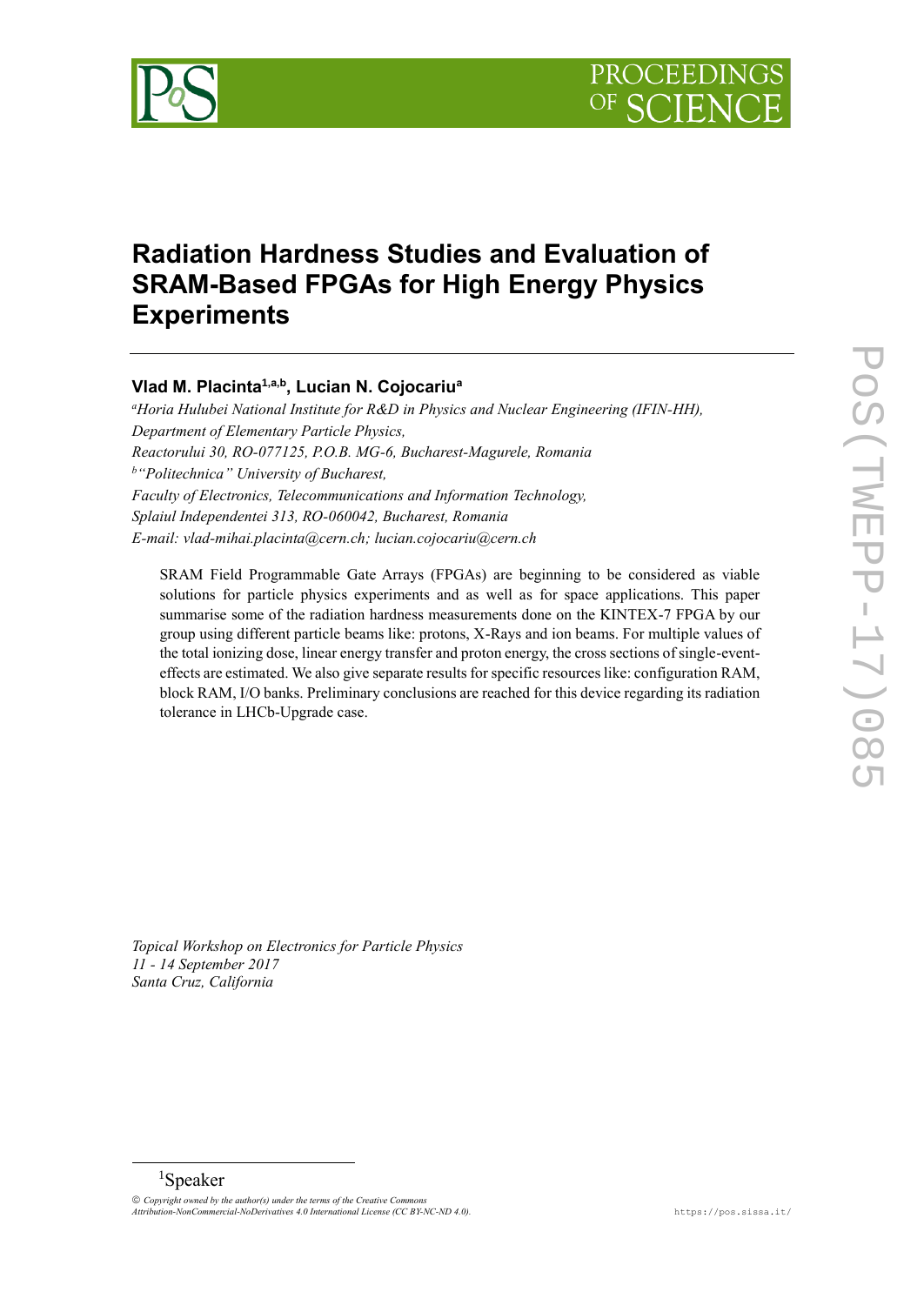# **1. Introduction**

The reconfigurable logic devices, especially the Field Programmable Gate Arrays (FPGAs), represent viable solutions as replacement for application specific integrated circuits (ASICs) in safety-critical applications or harsh environments with radiation background (e.g. space applications, high energy physics experiments). Because of their lower price, low non-recurring engineering costs (NRE), high logic density and of course, in-flight reconfigurability, the commercial of the shelf SRAM-based FPGAs are the devices with the greatest potential for such applications [1]. The main concern for SRAM-based FPGAs operating in radiation environments are the single event effects (SEE) like upsets (SEUs) or latch-ups (SEL), the former usually occurring in the configuration memory (CRAM), which leads to user logic failures if not properly mitigated.

This paper will describe the device under test (DUT), the irradiation and testing procedures. Also some of the measurements during irradiation with different particle species are highlighted and preliminary conclusions about DUT's radiation hardness are presented.

#### **2. Device Under Test and Tests Description**

The smallest device from KINTEX-7 family, XC7K70T, has been chosen for use in the digital read-out systems of the upgraded LHCb RICH sub-detectors [2], hence an irradiation campaign was foreseen in order to establish its tolerance to ionizing radiation. This device has the following main features: 65.6 k of logic cells, 240 DSP slices, 4.86 Mb of Block RAM (BRAM), 8 GTX [3] transceivers, 300 I/O pins and 18884576 bits of configuration memory (CRAM) [4].

For testing, a custom board was designed with minimal components, allowing the device to run in JTAG mode, without any external flash configuration memory. In addition to the testing board, a custom DAQ system controlled by a LabVIEW based graphical user interface (GUI) was designed in order to monitor the electrical parameters and logic configuration of the device [5].

Several configuration files have been designed, to allow testing specific FPGA resources like: Flip-Flops, CRAM, BRAM and I/O banks. SEU mitigation techniques were implemented with several triple modular redundancy (TMR) architectures for logic, and the Soft Error Mitigation (SEM) controller [6] was used for CRAM SEU mitigation.

We have performed several beam tests both with ions and protons using different facilities: ions at SIRAD facility from Legnaro National Laboratories in Italy, ions at Heavy Ion Facility (HIF) from Universite Catholique de Louvain (UCL) in Belgium, 200 MeV protons at Proton Irradiation Facility (PIF) from Paul Scherrer Institute in Switzerland and 35 MeV protons at COSY/JULIC facility from Juelich Research Center in Germany. Another irradiation was done using 10-50 keV X-Ray photons courtesy of Padova University.

In this paper we will summarize the beam test results with ions done at UCL and with protons pursued at Juelich Research Center.

### **3. Beam Test Results**

#### **3.1 Heavy ions beam**

During our tests the Heavy Ion Facility from UCL provided different beams of ions with a broad range of linear energy transfer (LET) from 1.3 to 32.4 MeV·cm<sup>2</sup>/mg. We had the following ions: <sup>13</sup>C at 131 MeV (LET=1.3 MeV·cm<sup>2</sup>/mg), <sup>22</sup>Ne at 238 MeV (LET=3.3 MeV·cm<sup>2</sup>/mg), <sup>40</sup>Ar at 379 MeV (LET=10 MeV·cm<sup>2</sup>/mg) where DUT was also tilled at  $0^\circ$ ,  $30^\circ$  and  $50^\circ$ ,  $5^\circ$ Ni at 582 MeV (LET=20.4 MeV·cm<sup>2</sup>/mg), <sup>83</sup>Kr at 769 MeV (LET=32.4 MeV·cm<sup>2</sup>/mg). Because of FPGA design, which is implemented in flip-chip technology, the thermal interface material and substrate on the top side of the device was thinned from 250 to about 60 µm in order to allow the ions to penetrate to the active layer.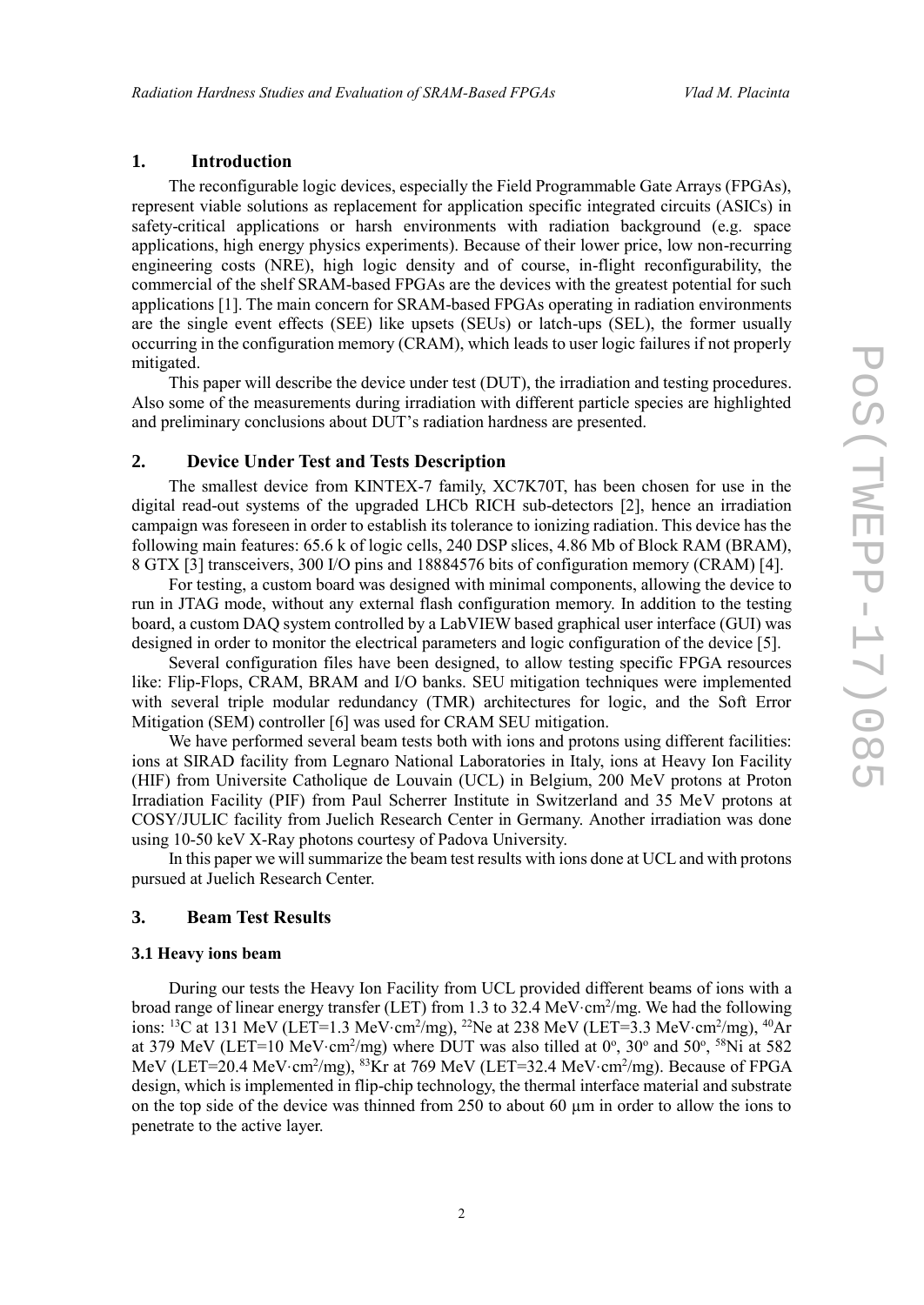

During beam tests, large SEU rates have been seen in CRAM even at low LET values, hence the threshold is below 1.3 MeV $\cdot$ cm<sup>2</sup>/mg, and by increasing the LET the SEU rate increased for both CRAM and Flip-Flops logic configuration.

However, when exposed to  $40Ar$  beam with DUT tilled at  $50^\circ$ , the effective LET become 15.57 MeV·cm<sup>2</sup> /mg, and 100 mA current jumps were observed in the VCCAUX rail, see figure 1. Since, they did not recover during reconfiguration attempts but only after power cycle, these current jumps are the effect of single-event latchups (SEL). In fact, we found the threshold for SEL around 15.57 MeV·cm<sup>2</sup>/mg, which is consistent with other tests carried on this device family and described by the literature [7]. Such events are called in the literature micro-latchups and they seem to be caused by an irradiation effect in the circuitry associated with a type of programmable I/O banks, the High Range (HR) I/O banks, for LET values < 40 MeV·cm<sup>2</sup>/mg [8].

High current states were observed in VCCINT rail at the same LET, but were recovered by a full reconfiguration of the DUT, see figure 2. Such events are referred to in literature as "Scrub SEFIs", because they are due to writing multiple frames into the wrong memory location when a scrubber is used. Hence they are triggered either by a SEU in the Frame Address Register (FAR) or by a single event transient (SET) on the clock line connected to the boundary scan registers used to feed the configuration SRAM cells. [9]

The obtained results for CRAM SEU cross-sections values, retrieved from the SEM IP Core report, are:  $0.47 \cdot 10^{-10}$  at 1.3 MeV $\cdot$ cm<sup>2</sup>/mg and 0.26 $\cdot 10^{-8}$  at 32.4 MeV $\cdot$ cm<sup>2</sup>/mg.

#### **3.2 Protons beam**

Using the JULIC cyclotron from COSY facility, we have irradiated the DUTs with 35 MeV protons with a LET of  $0.0132 \text{ MeV} \cdot \text{cm}^2/\text{mg}$  (Si) which we used to test several resources like: Flip-Flops, CRAM, BRAM and I/O banks. Three samples were irradiated, one up to 500 krad (Si) total ionizing dose (TID) and the others two up to 250 krad (Si).

The SEU cross-section for CRAM was determined by analyzing the SEM IP Core reports during and after beam exposure. It was determined to be  $4.9 \cdot 10^{-15}$  cm<sup>2</sup>/bit. Also, the BRAM cross-section was determined to be  $6.9 \cdot 10^{-15}$  cm<sup>2</sup>/bit. Both values are consistent with the ones determined by other groups and published in literature [10,11].

The logic failure rates were measured using several architectures which consist of single FFs (Flip-Flops) chain and three types of TMR logic configurations: basic TMR with 3 single chains and a single voter, partitioned TMR with a voter after each Flip-Flop trio and an extended TMR which is a combination of first 2 logics [12]. The voter for each TMR architecture is based on LUT (Look-Up Table). Using these firmware configurations an external 32-bit serial-data stream was injected in each of these chains then shifted outside this DUT. Next, the output is compared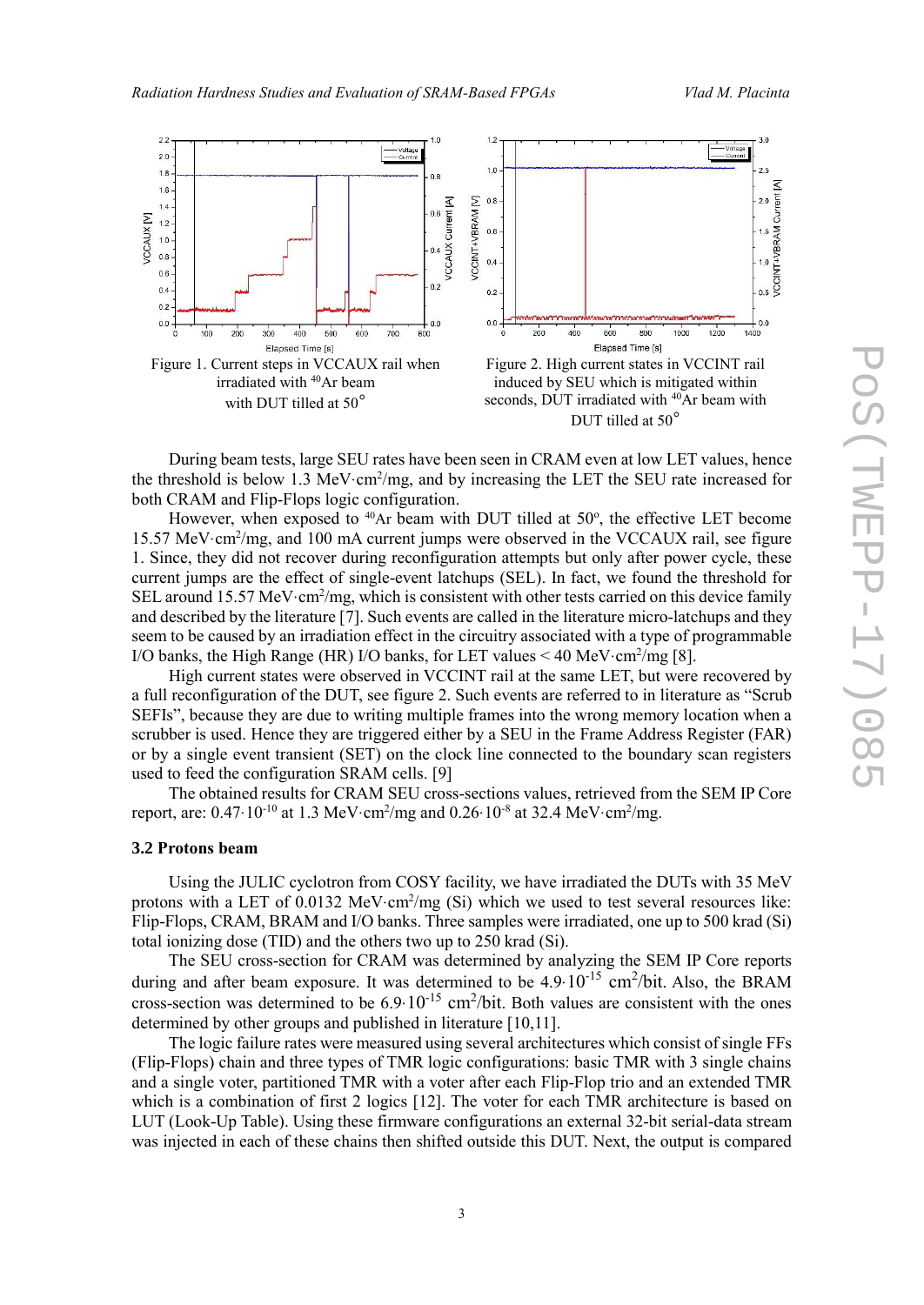with the input. The first configuration, see table 1, since is not triplicated has the lowest number of essential bits [13].

Detailed in table 1, the second configuration has an extended TMR configuration and 3 times increase in number of FFs with similar increase in number of essential bits. The measured crosssections are given per device in the table 1 with specified number of configured FFs and LUTs.

| Configuration | Logic Elements | Essential bits    | Cross-section          | Proton Fluence            |  |  |  |
|---------------|----------------|-------------------|------------------------|---------------------------|--|--|--|
|               | [FFs + LUTs]   |                   | $[cm^2/\text{device}]$ | $\lceil$ cm <sup>-2</sup> |  |  |  |
| FF chain      | $5500+0$       | 300700 (1.59%)    | $27.5 \cdot 10^{-11}$  | $2.4 \cdot 10^{11}$       |  |  |  |
| Extended TMR  | 16744+6073     | $1092465(5.78\%)$ | $20.8 \cdot 10^{-11}$  | $2.4 \cdot 10^{11}$       |  |  |  |

TABLE 1 KINTEX-7 LOGIC ELEMENTS CROSS-SECTIONS

In order to test the FPGA's I/Os, we implemented 4 ring oscillators using I/O buffers primitives within all 5 I/O banks of the FPGA. Each oscillator has its fixed oscillation frequency which ranges from 1 MHz to 11 MHz and is strongly dependent of the I/O buffers number. About 71% of I/O resources were used and the essential bits employed by this configuration are a small fraction from total CRAM, only 36688 (0.19 %) essential bits. The simplified firmware architecture is presented in figures 3 and the typical waveforms for these ring oscillators are shown in figure 4.



Figure 3. Simplified ring oscillator architecture for one I/O Bank



Figure 4. Typical waveform of all 4 I/O ring oscillators

During irradiation, we measured different types of effects: changes in oscillation frequency or the complete disappearance of the oscillating signal. The oscillation frequency varied most of the time with  $\pm 200$  KHz from its baseline value, and this study is currently ongoing, hence in table 2 are considered only the events when the signal is disappearing during one run.

| <b>I/O BANK</b>         | Type | Nr. of I/O buffers used | Frequency[MHz] | Nr. of Events |
|-------------------------|------|-------------------------|----------------|---------------|
| BANK 13                 | HR   | 49                      |                |               |
| <b>BANK 15 &amp; 16</b> | HR   |                         |                |               |
| BANK 33                 | ΗP   | 49                      |                |               |
| BANK 34                 | ΗP   |                         |                |               |

TABLE 2 I/O Banks results during one run, proton fluence  $1.8 \cdot 10^{11}$  [cm<sup>-2</sup>]

#### **3.3 X-rays beam**

Only two of the samples were exposed to an X-ray beam up 150 krad (Si) TID for each device which was delivered in 3 steps of 5 minutes. During irradiation, we tested several resources like: CRAM, Flip-Flops and I/O banks. No significant cumulative effects have been seen, neither SEUs in CRAM/FFs.

#### **4. Conclusions**

The KINTEX-7 FPGA behavior under irradiation has been intensively studied and a lot of data have been collected during beam tests.

Its radiation tolerance is still under investigation. However, we saw that the threshold for CRAM SEUs is below 1.3 MeV $\cdot$ cm<sup>2</sup>/mg while for SELs is 15.57 MeV $\cdot$ cm<sup>2</sup>/mg. DUT survived at